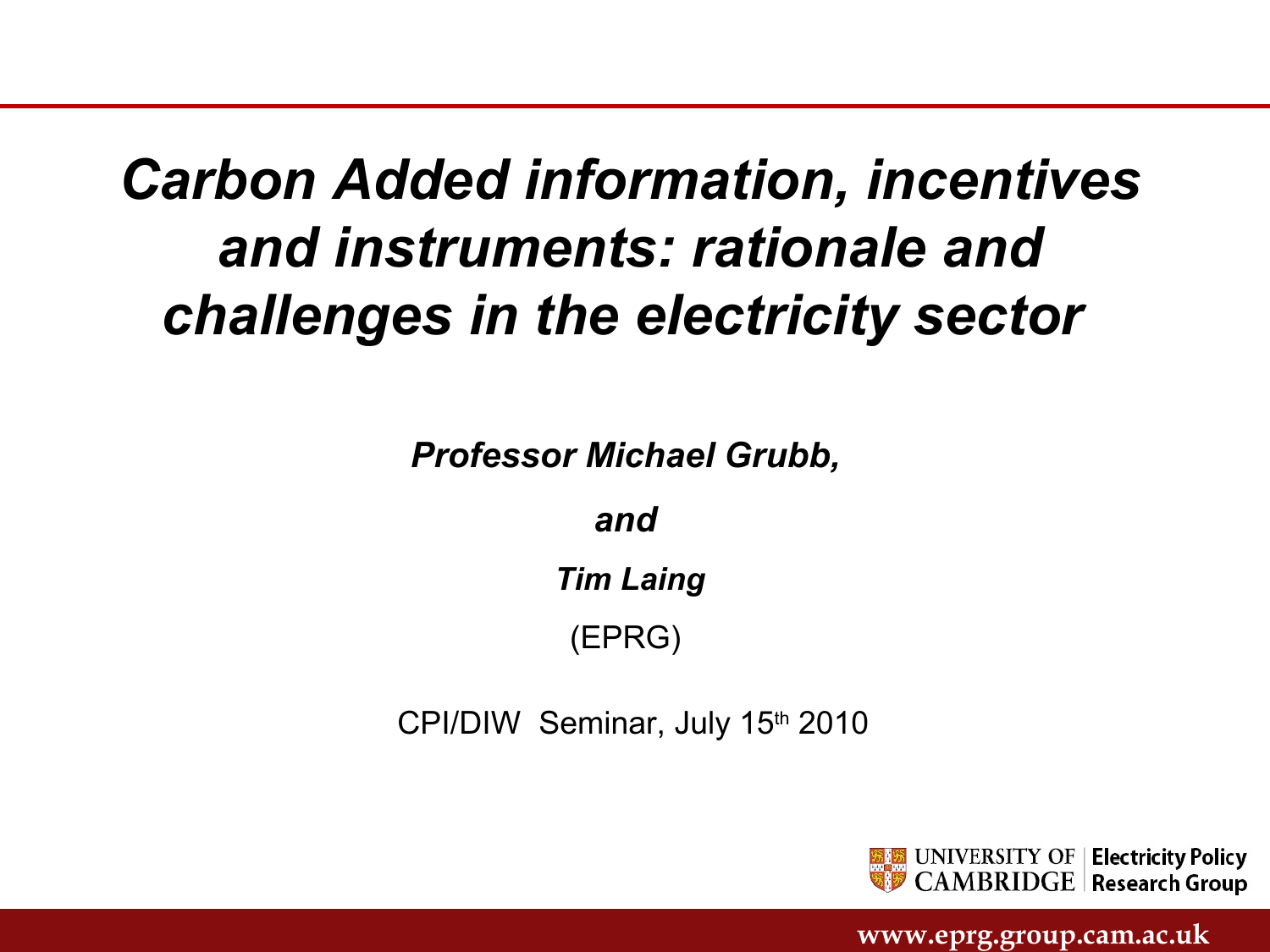# **Overview**

- Michael Grubb:
	- Basic structure of global energy-CO2 flows
	- Global economics of energy-CO2 abatement: a (really) simple view
	- Structural evolution of global 'top down' General Equilibrium modeling
	- The central challenge of manufacturing
	- Unpicking the supply chain example of cement
	- **The economics of substitution, not efficiency**
- Tim Laing:
	- Why is tracking carbon in electricity a problem?
	- Why creating a better method may be useful?
	- How could we start to think about doing it?

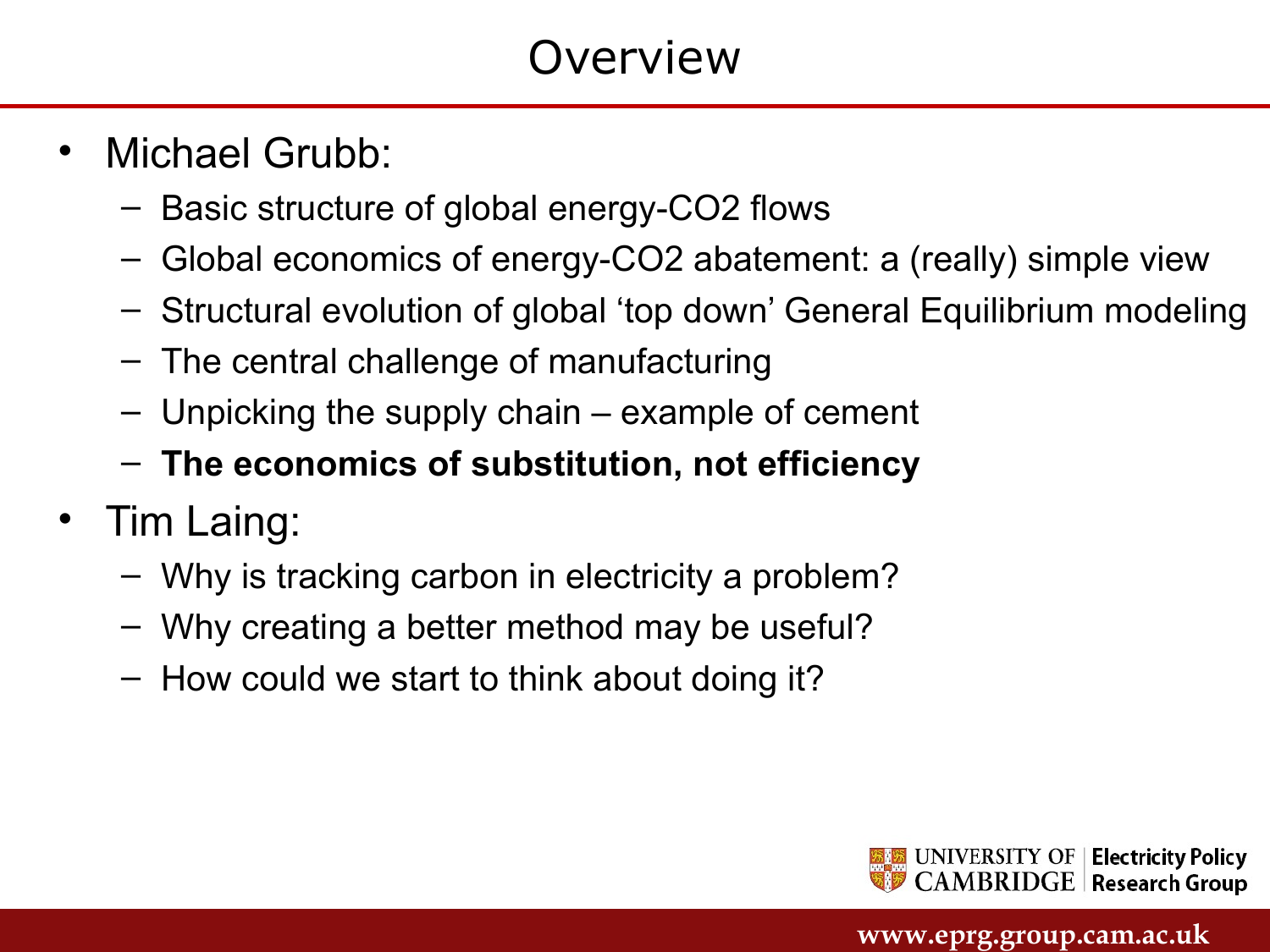## The energy system

- and limits of end-use disaggregation in global energy-abatement modelling

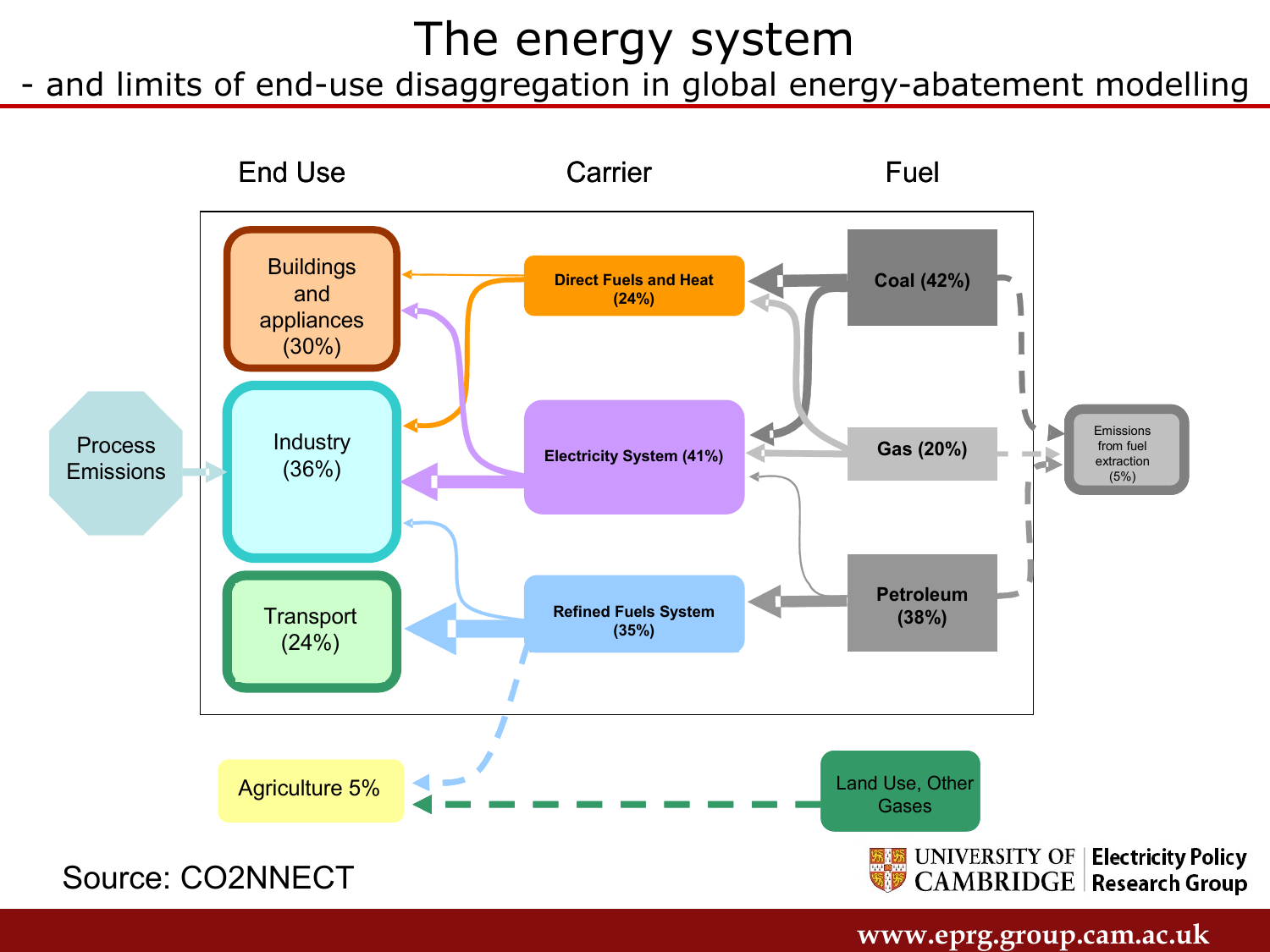## A simple world



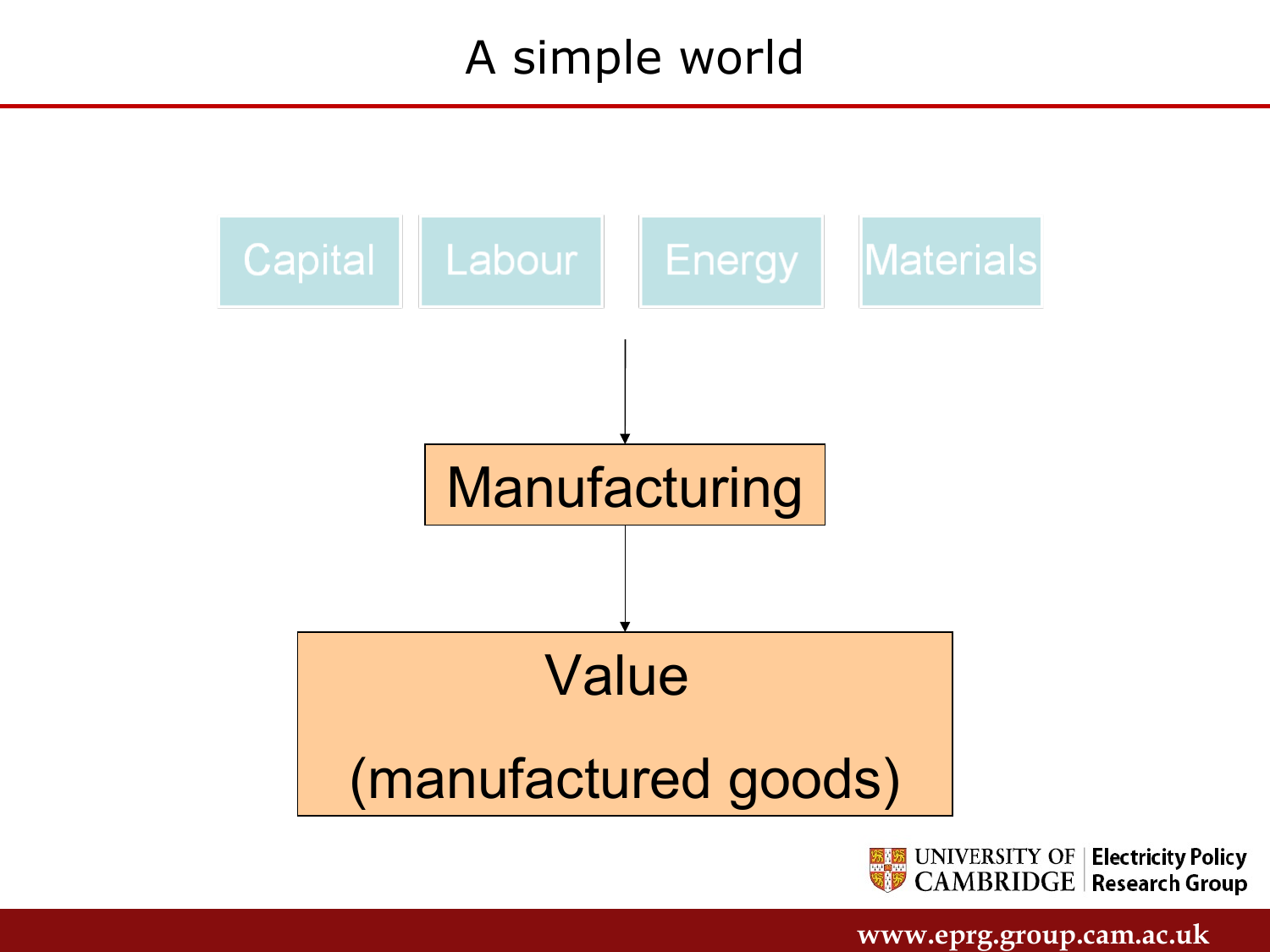# Global 'General Equilibrium' abatement modelling



The process of global abatement modeling over past 20 years consists almost entirely of more sophisticated modeling of energy sector with elasticities and direct technology substitution in energy supply

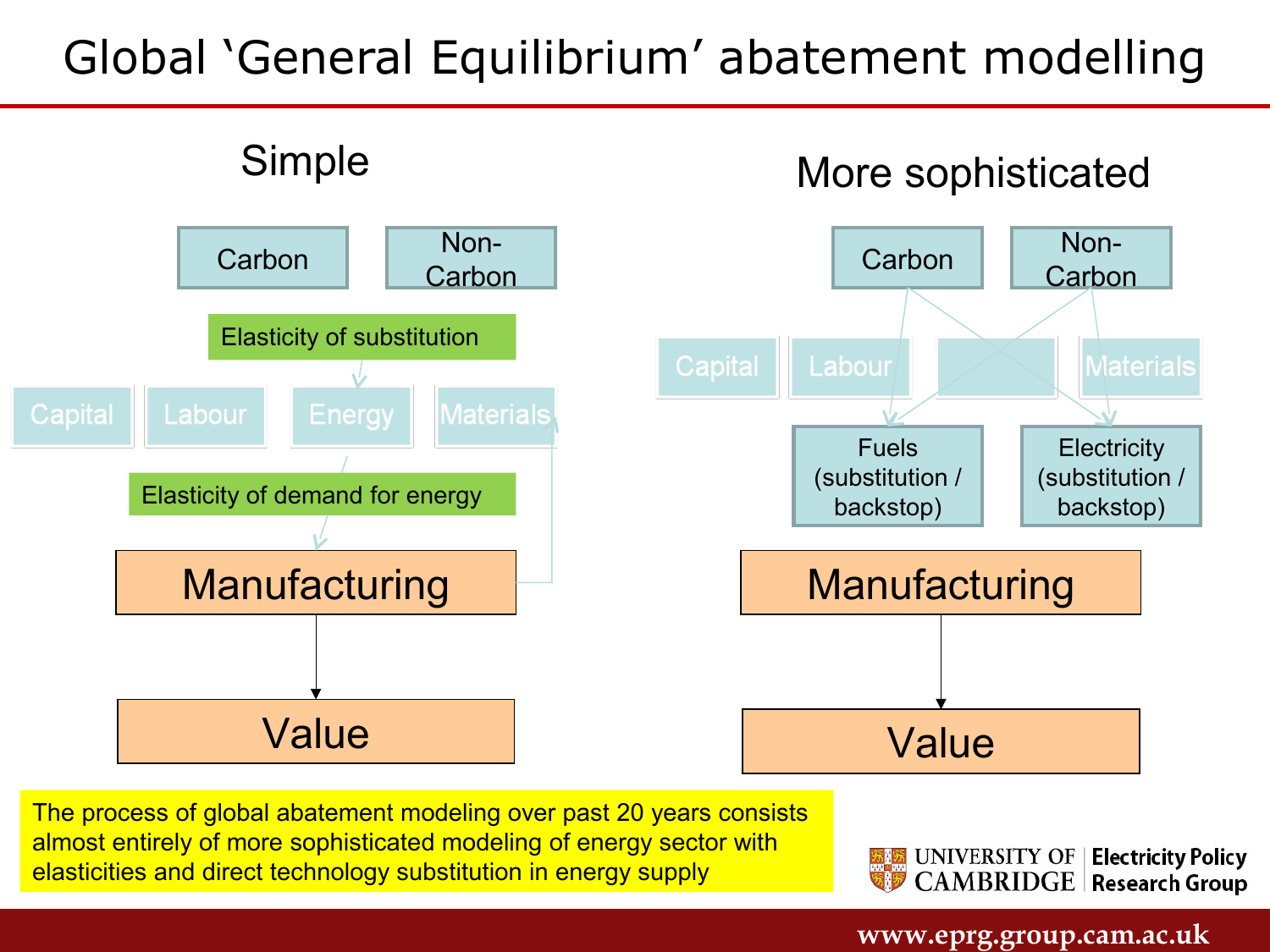# This is a problem

- All energy resources have problems (external costs) and limitations
- Climate change limits the most abundant fossil fuel (except for CCS, which itself carries problems and limitations)
- Exergy analysis points to a *huge* physical potential to improve efficiency with which we deliver the energy services we demand, particularly in transport and buildings
- But manufacturing has been seen as different particularly in relation to core industrial production, and process emissions
- We have remarkably little understanding of how much energy services we *really* demand – *particularly* in manufacturing
- Global abatement assessments point to manufacturing and aviation as the Achilles' Heel of global decarbonisation

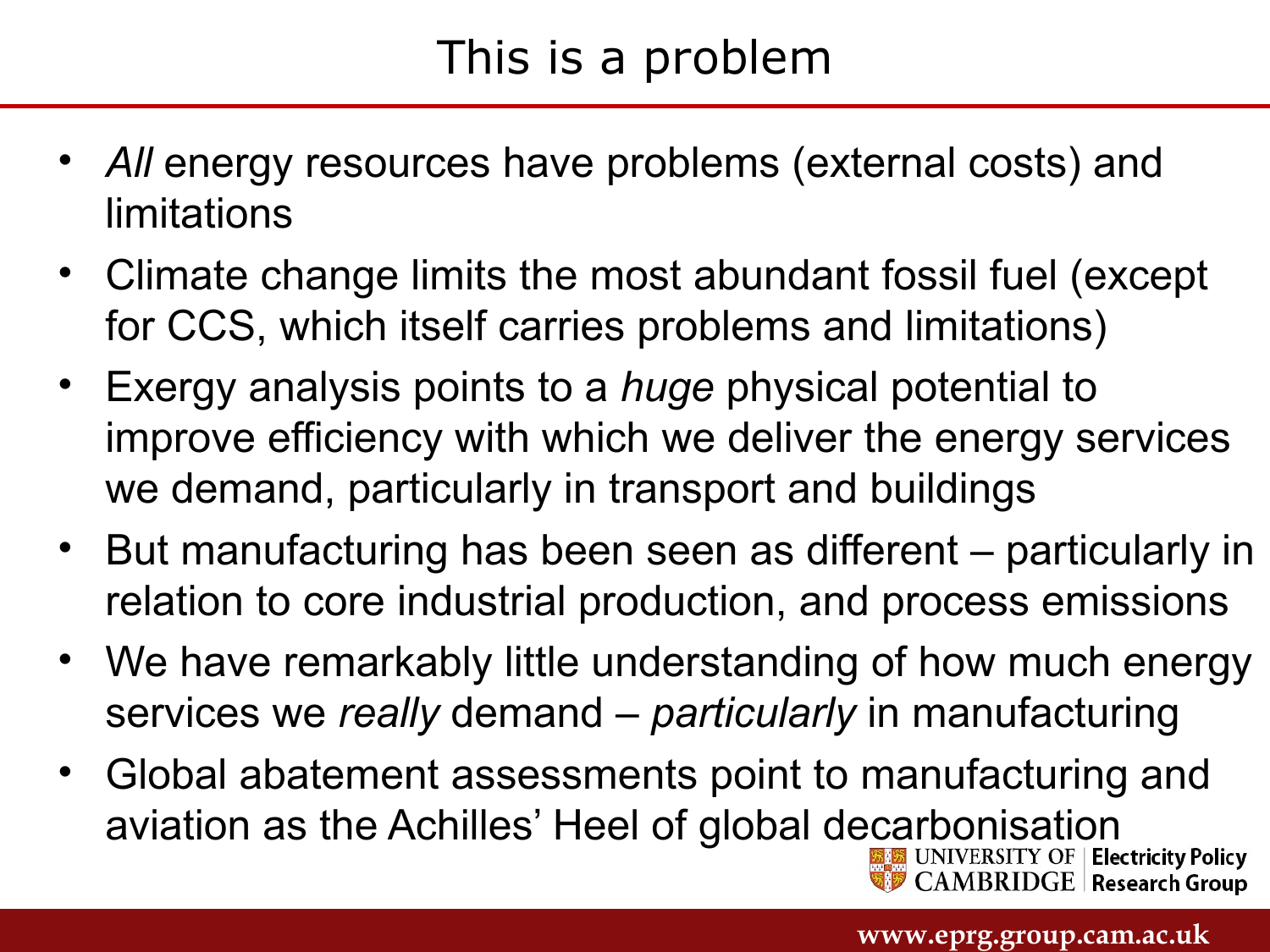## Manufacturing remains the biggest global emitting end-use sector

*Much of the apparent progress in reducing OECD manufacturing consumption has been illusory, reflecting outsourcing particularly to China*



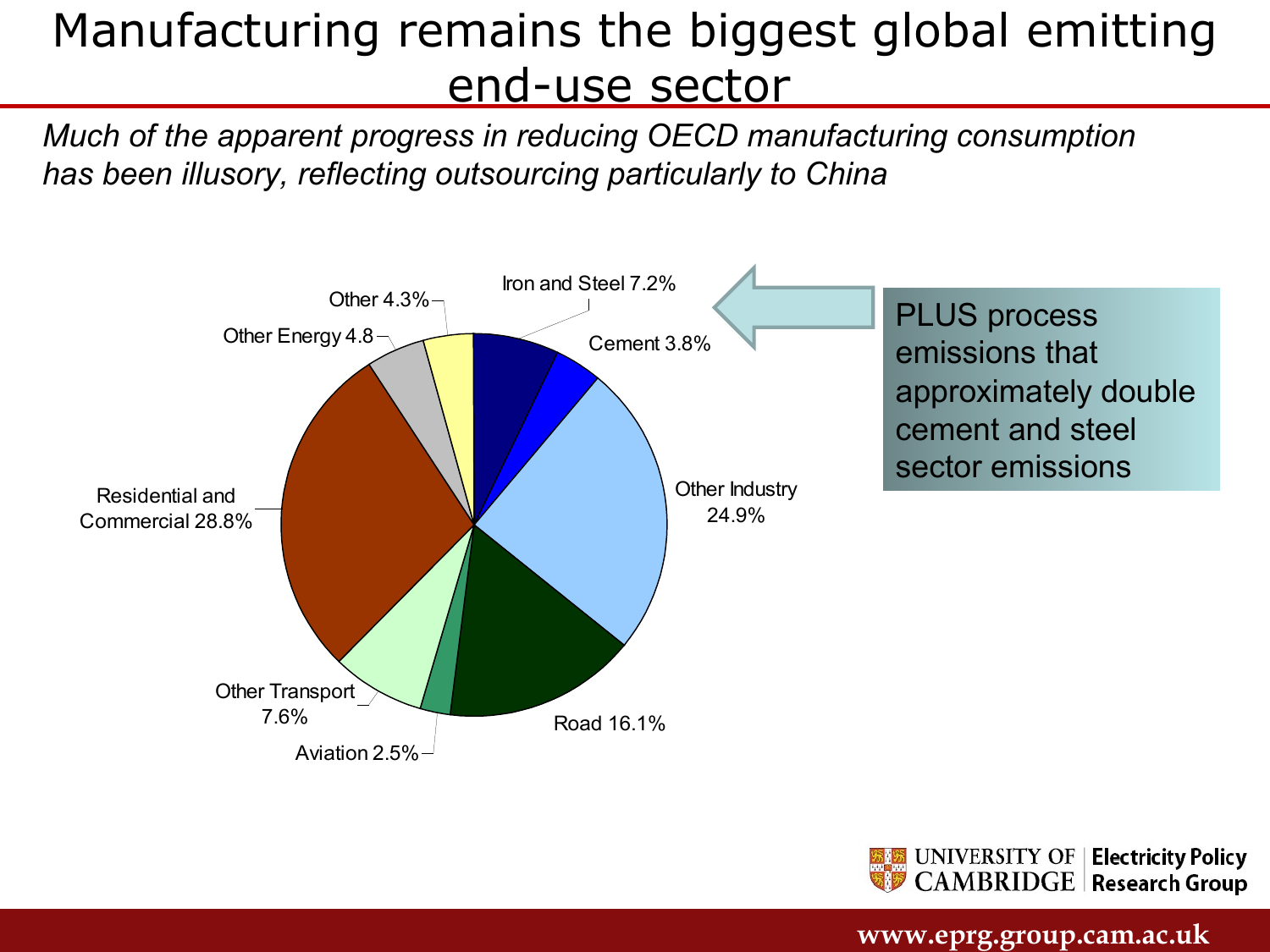Within manufacturing, carbon emissions are *heavily concentrated* in a few primary production activities that contribute only a small share of value-added



Price increase assumption:  $CO<sub>2</sub> = \epsilon$ 20/t  $CO<sub>2</sub>$ . Electricity =  $\epsilon$ 10/MWh

Sources: Climate Strategies: Hourcade et.al *(2007)*. *Differentiation and dynamics of EU ETS industrial competitiveness impacts*

**ELET** UNIVERSITY OF | Electricity Policy **CAMBRIDGE** Research Group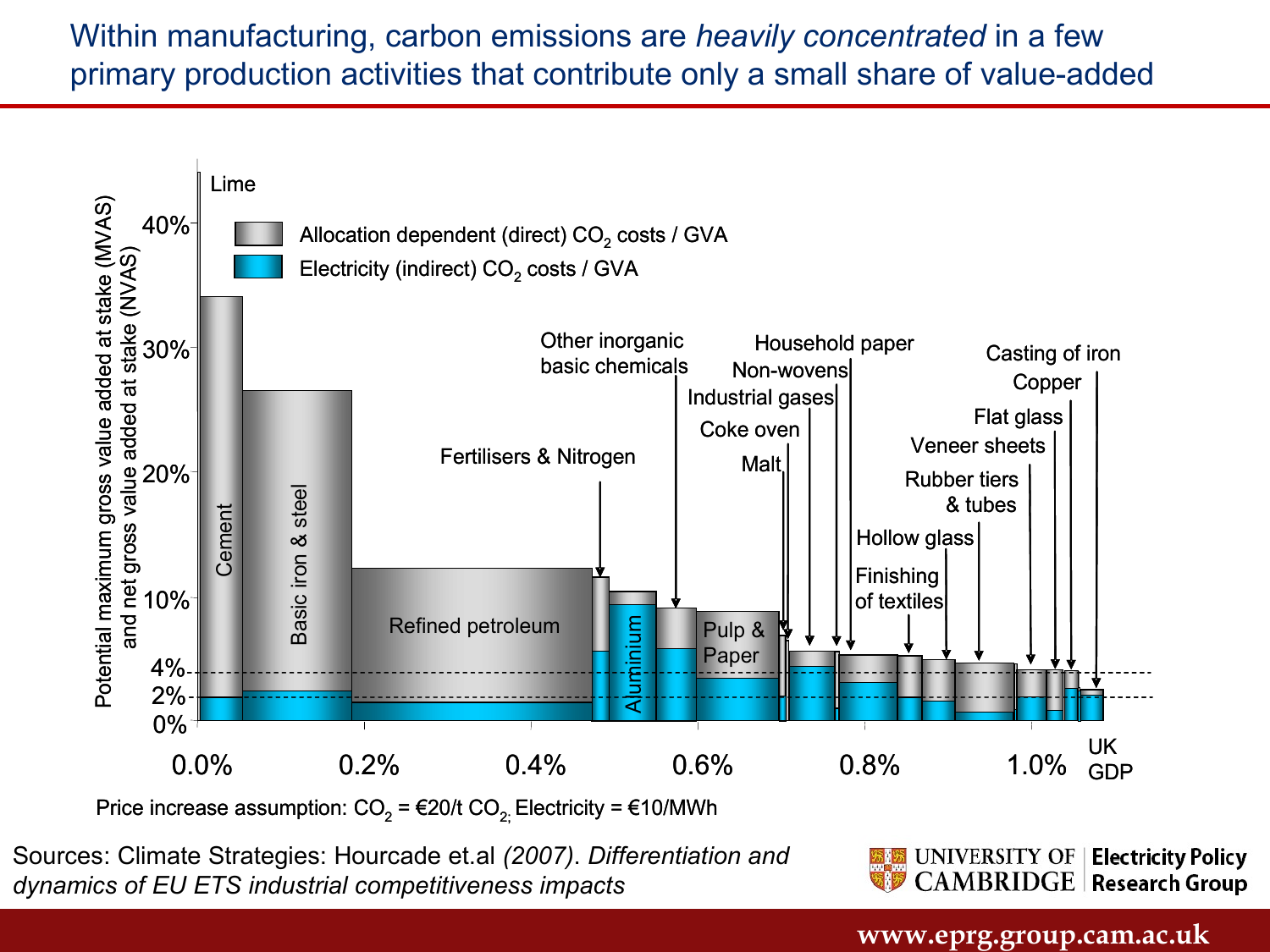Energy demand in a simple manufacturing chain a representative view of most economic models (if we're lucky)



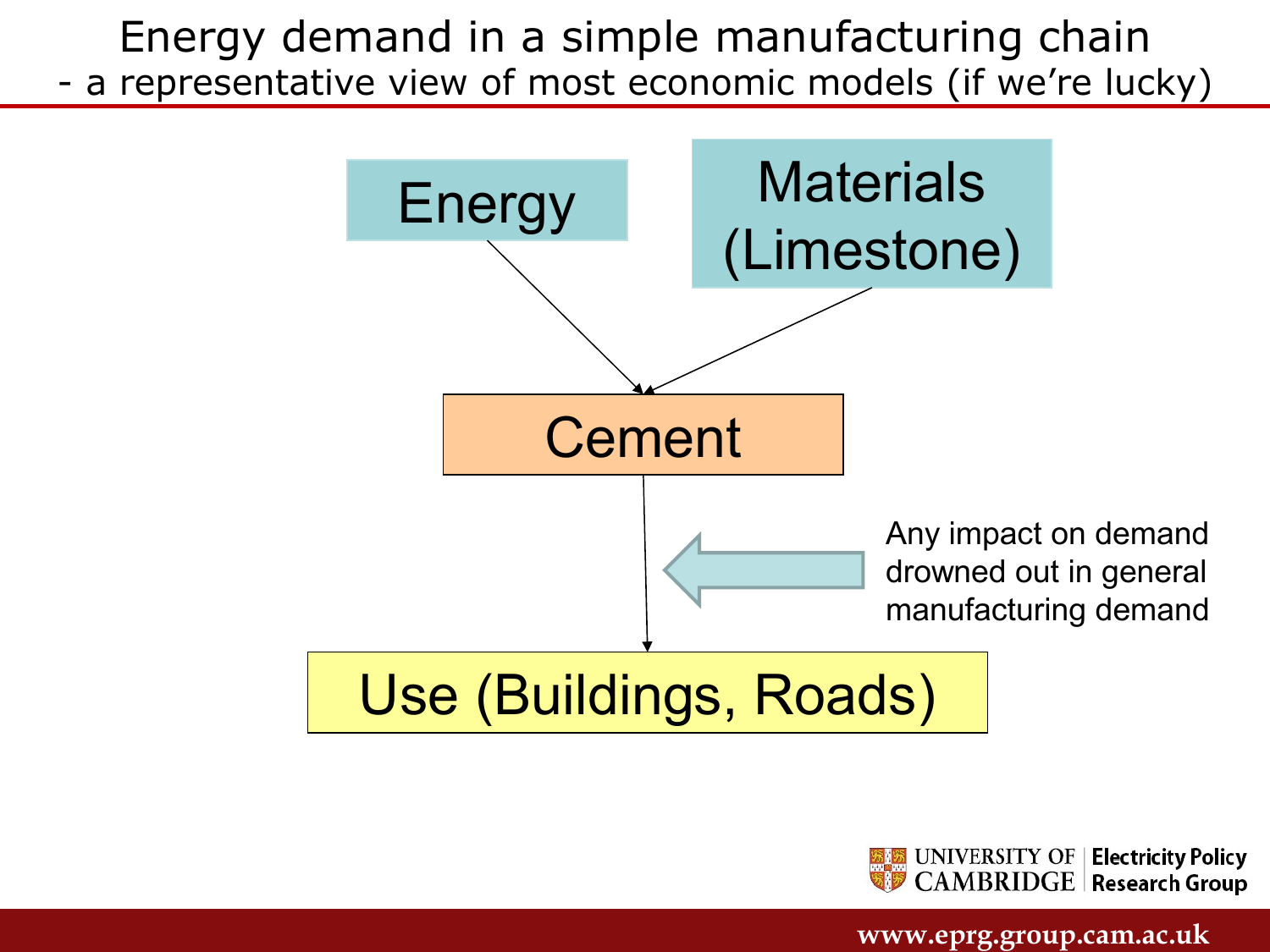#### Impact of elasticity response (illustrative)

 $\mathsf{L}$ 

m

i

s

s

i

 $\overline{C}$ 

n

s

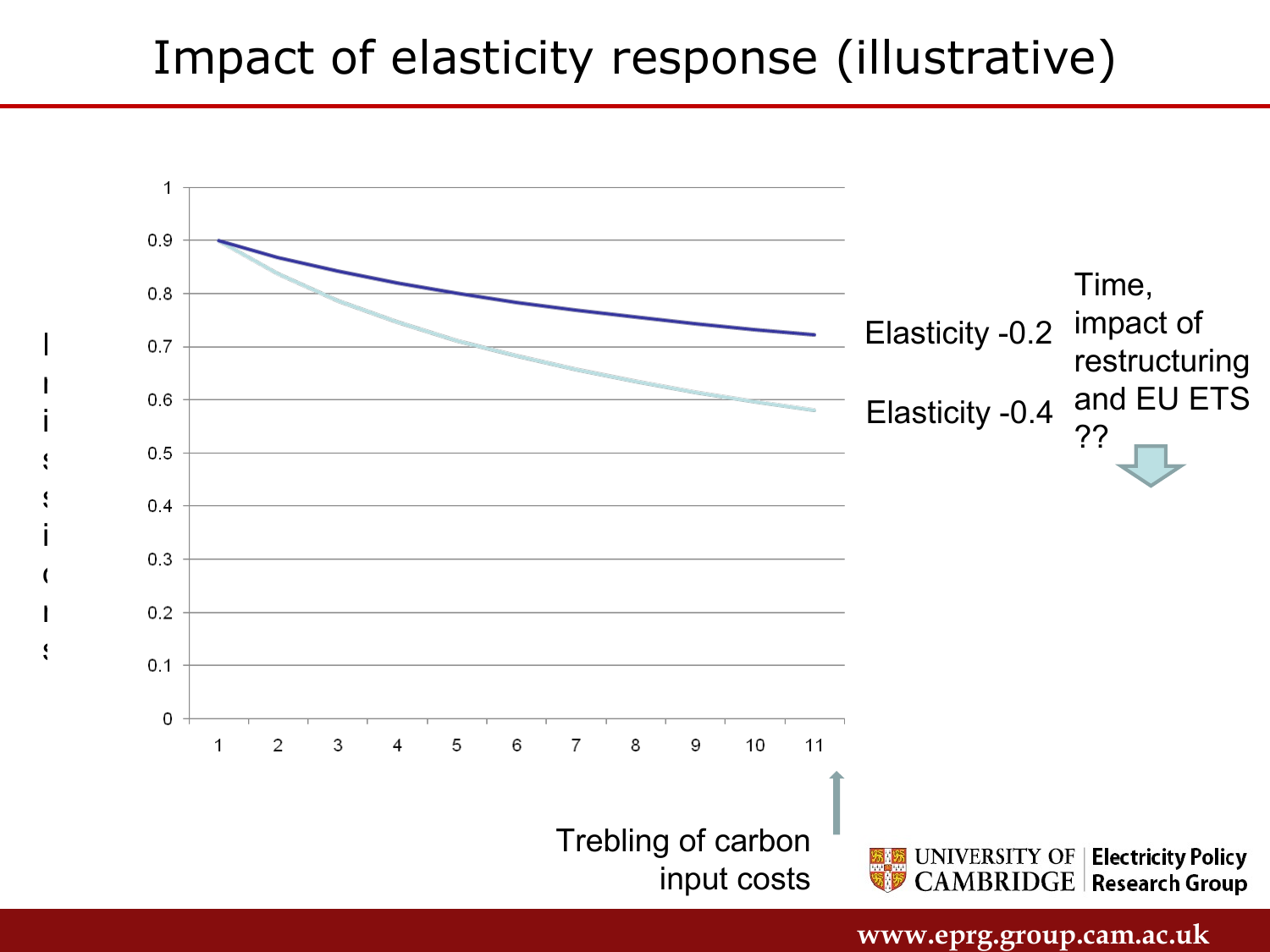# Cement Production Chain



The 'cement surprise' in the EU ETS has been the ability of the cement sector to reduce emissions 2. Increased plant efficiency (but approaching limits) 3.Recycled and renewable fuels (tires, biomass) 4.Substitution of clinker by mixing other inputs to cement

(2) and (3) are both *substitution processes*

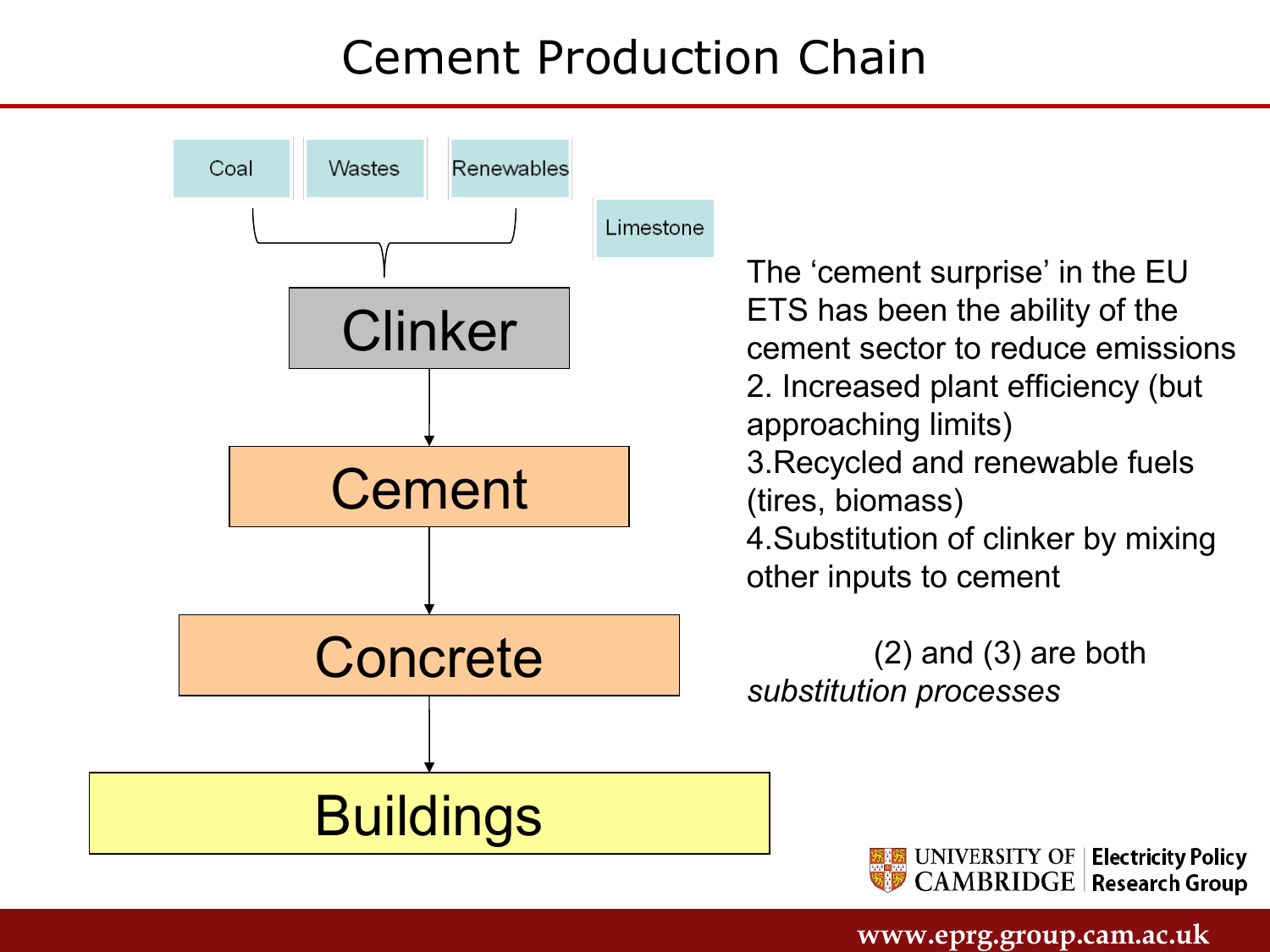## Substitution within supply chain requires unbundling

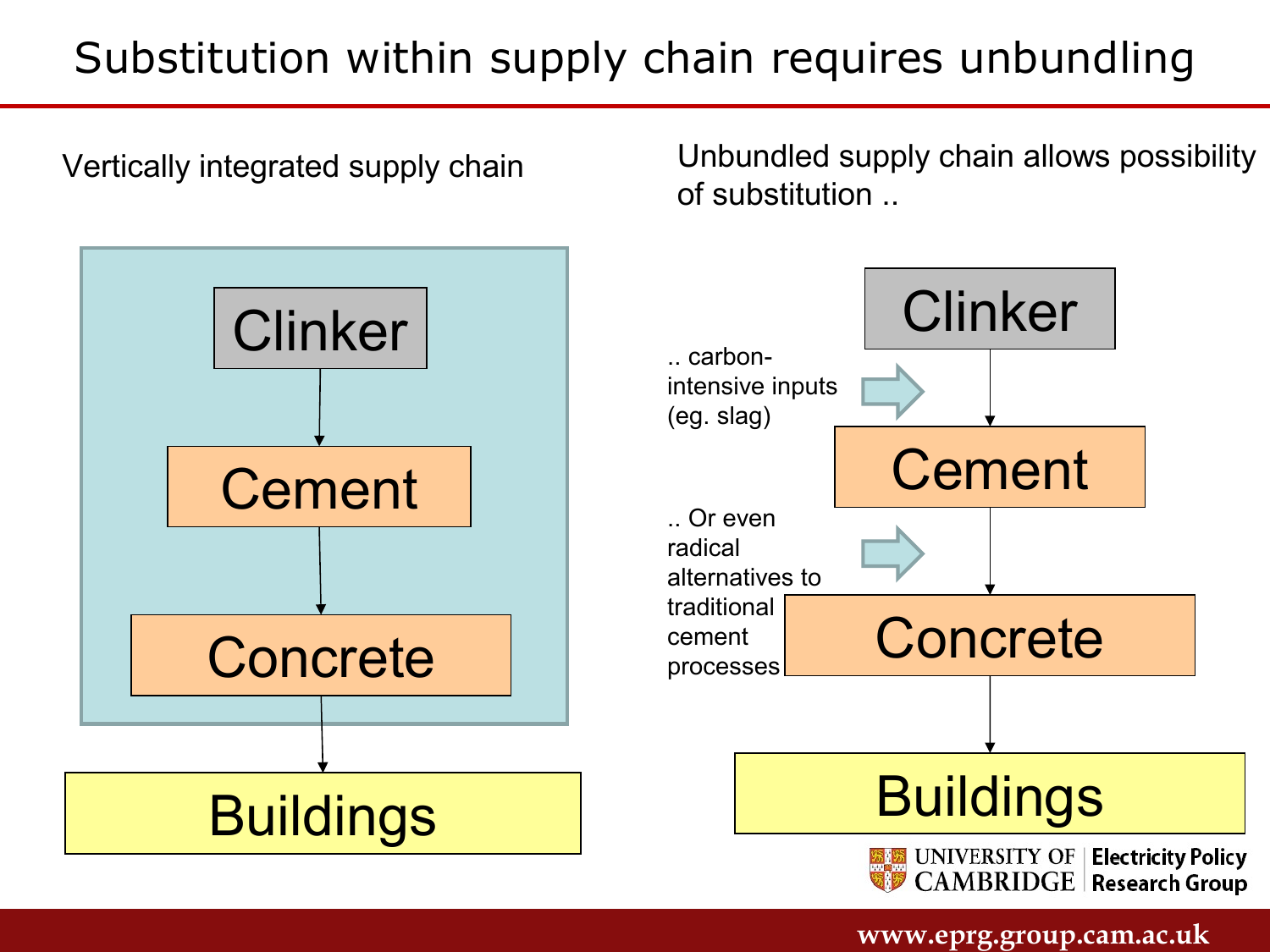Elasticities assume a particular functional form that may represent efficiency but not substitution effects

Standard elasticity: Emissions from cement (clinker) at cost Cck

 $E = constant \times Cck^{-\beta}$ 

Logit substitution function (Csub is cost of substitute)

$$
Sck = \frac{(Cck)^{-\eta}}{(Cck)^{-\eta}} + (Csub)^{-\eta}
$$

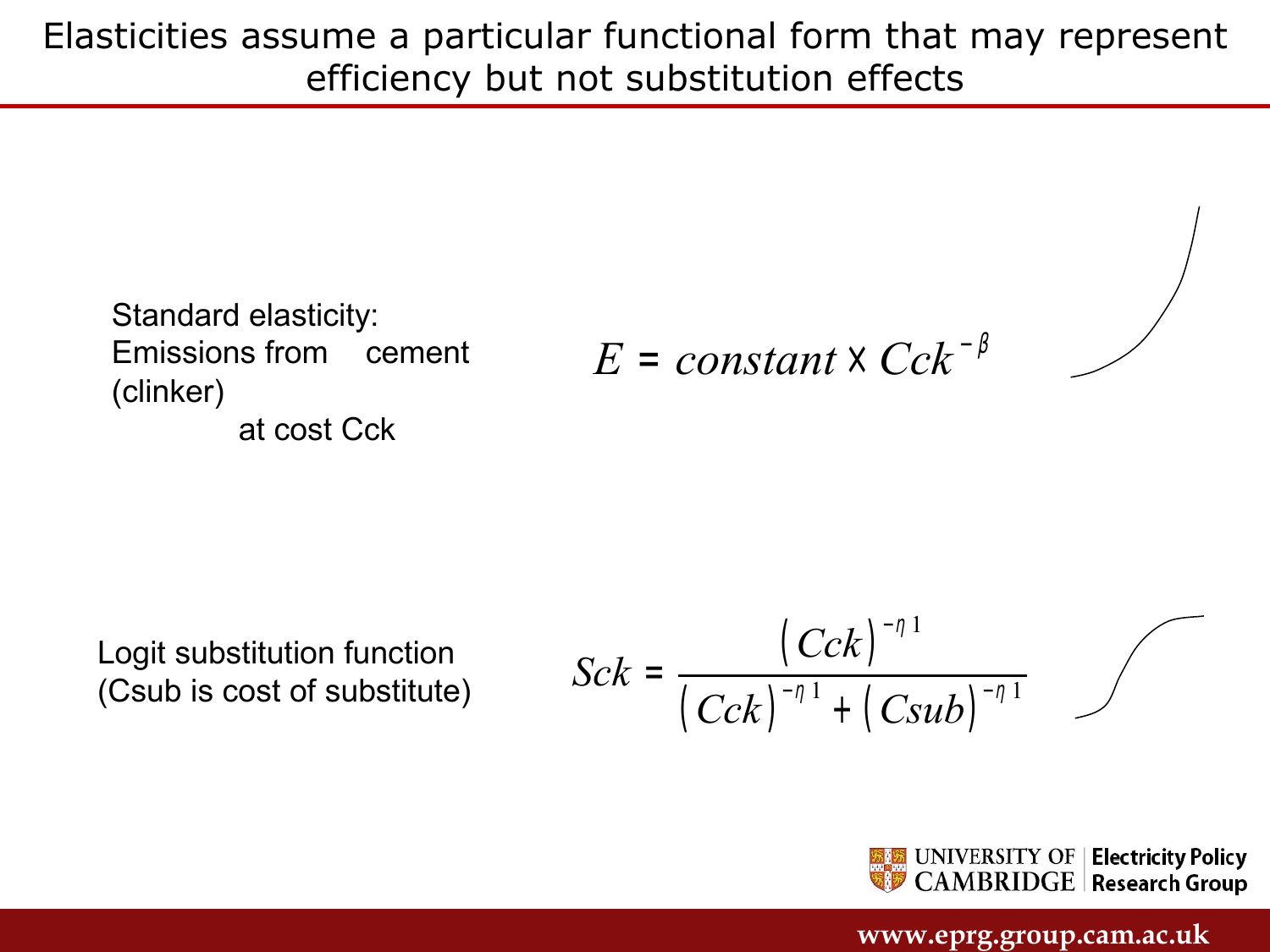#### At large cost difference, economics of efficiency (through elasticity) diverges fundamentally from substitution

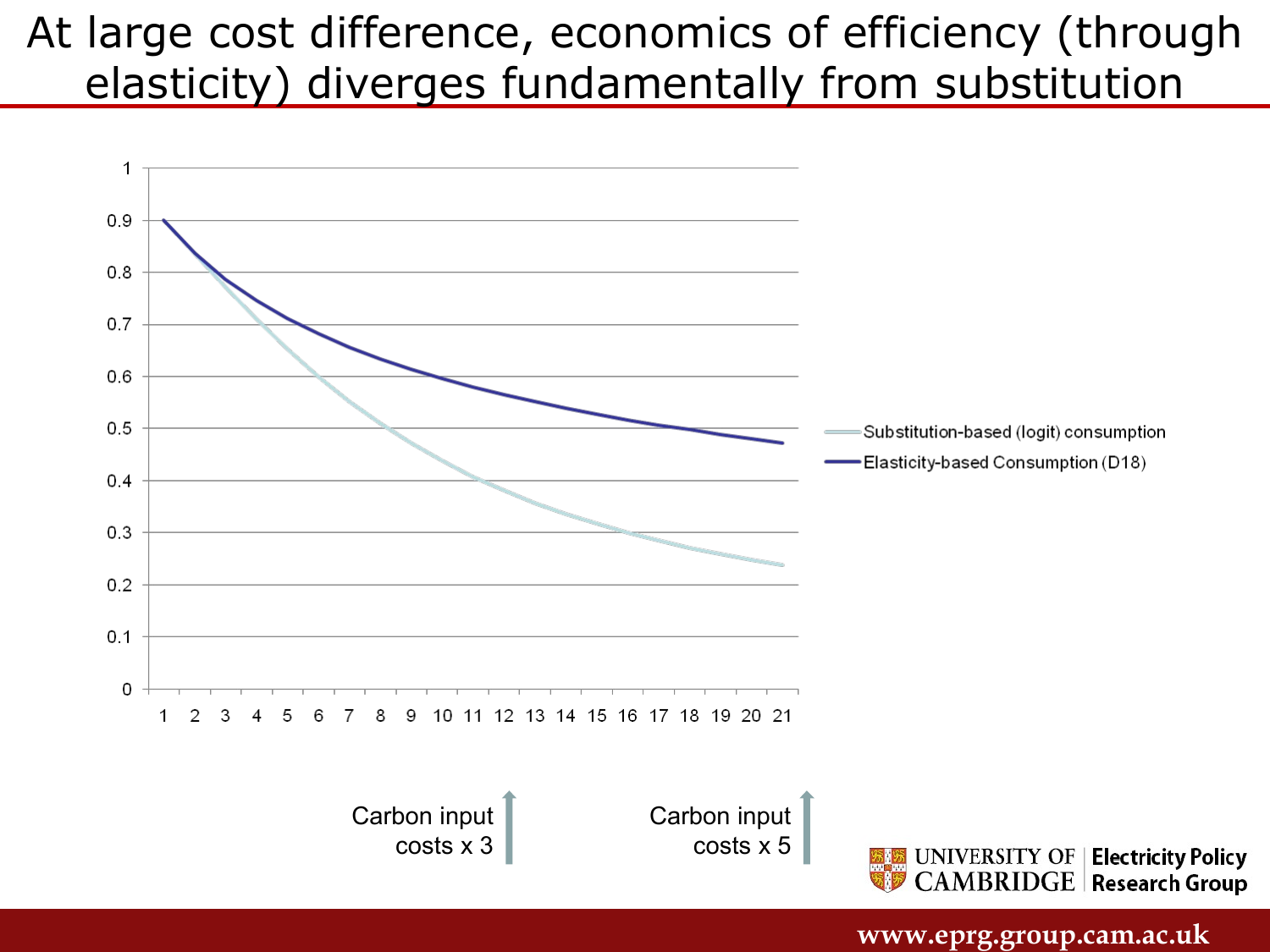## Iron and Steel



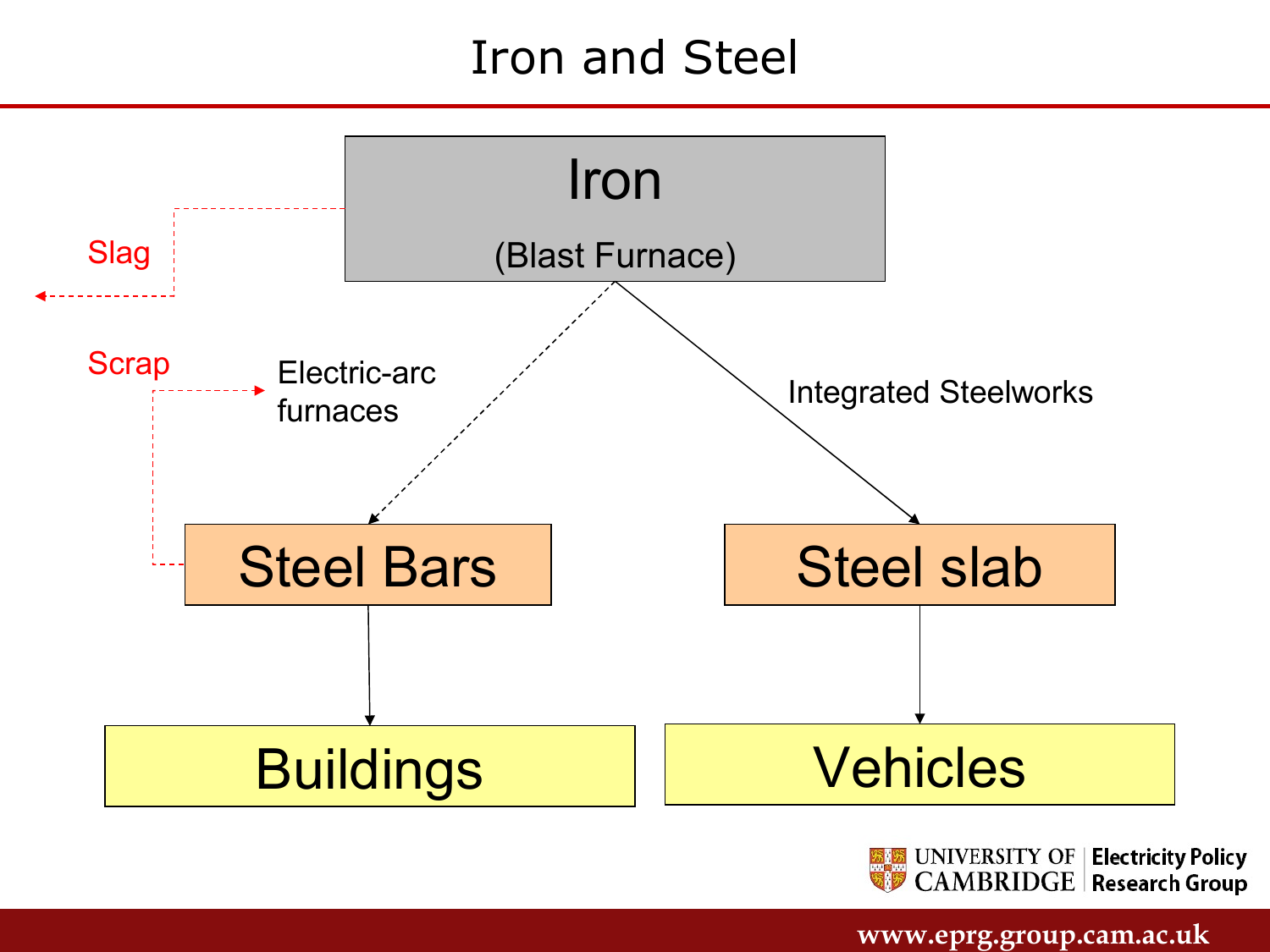#### Cement and Iron Production Chain



WONIVERSITY OF | Electricity Policy<br>|-<br>|} CAMBRIDGE | Research Group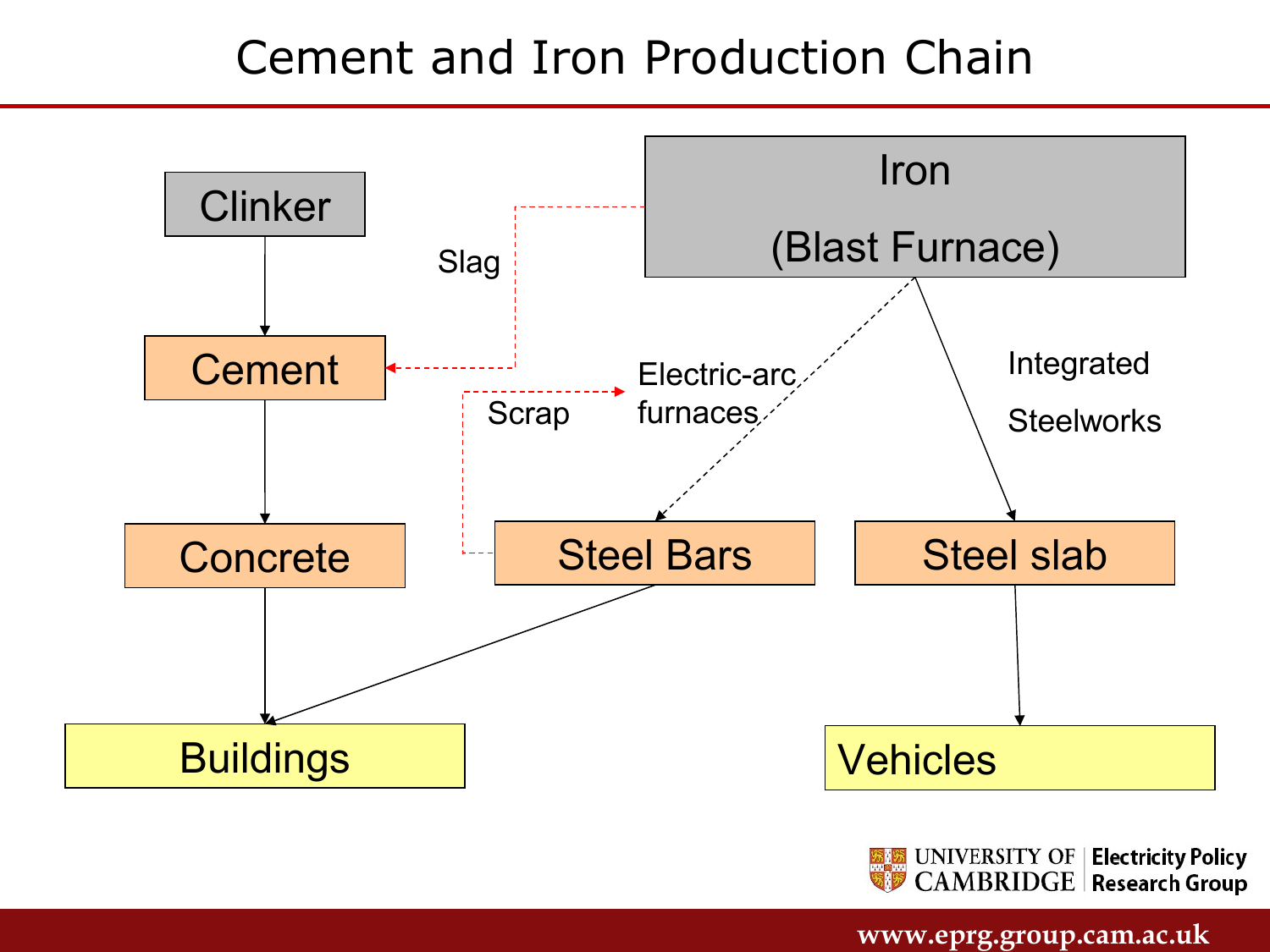#### But with a carbon price, unbundling also introduces problem of import substitution / carbon leakage

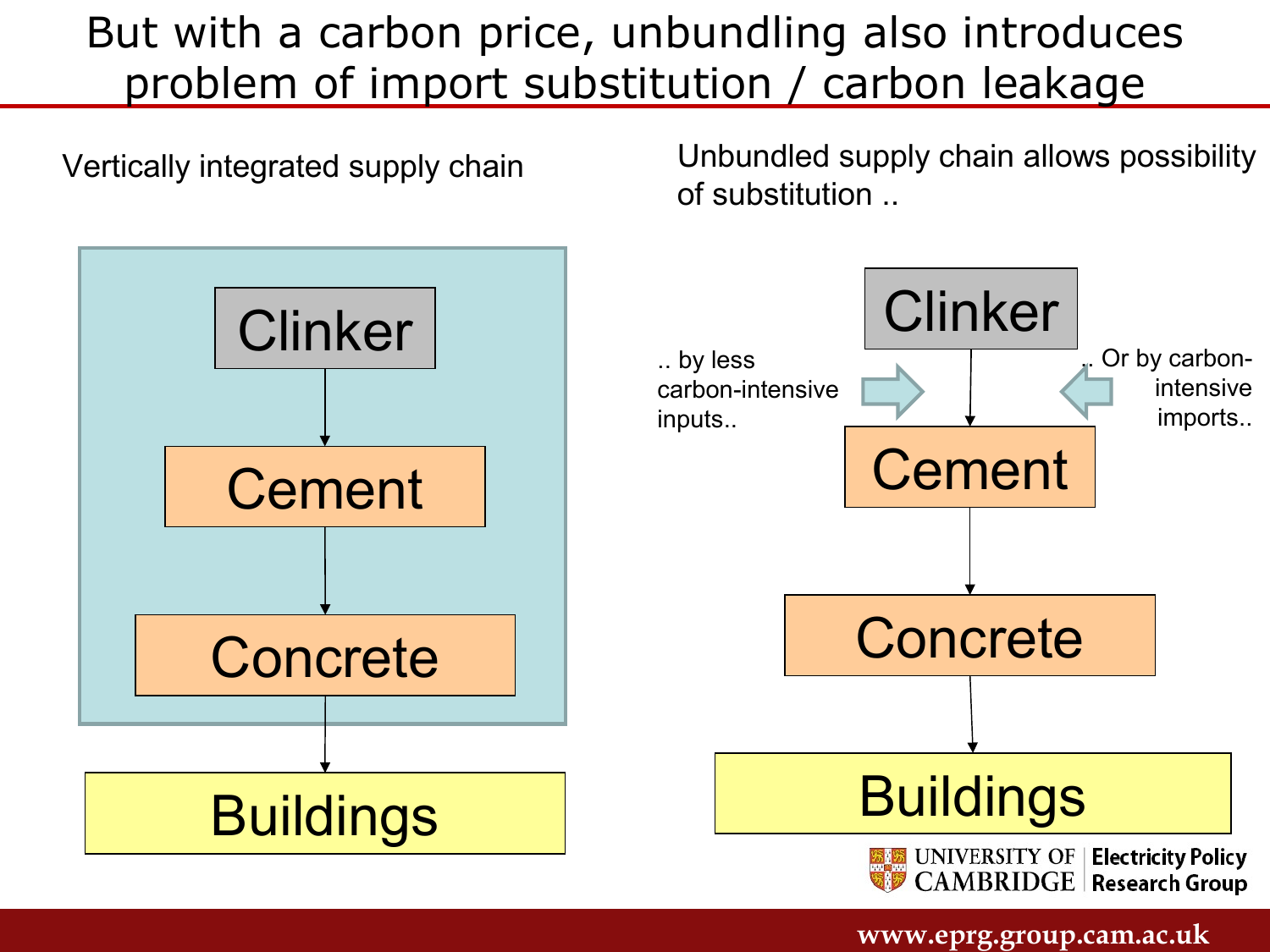#### - Unbundling creates *potential* for more effective response, but necessitates policy to deal with leakage

Politically, the favoured response in the EU, US and Australia is free allocation; argument that "benchmarked" allocation preserves incentives to abatement …

- **Fixed free allocation** with new entrant / closure rules can deter *investment leakage*, but may do little to shield operational decisions & thus can risk leakage + windfalls
- **Output-based allocation** should be more effective at tackling both windfall profits and leakage (a good thing) providing it is applied to the carbon-intensive step in production:
	- .. suppresses incentive to factor carbon costs into production and price decisions (good or bad, depends on whether focus is on distribution or efficiency)
	- .. hence takes out the incentive to use the product more efficiency, or to substitute it with lowercarbon product, throughout the rest of production & the consumption (bad: Chart 11)
- *.. But by how much ?*

• US and EC studies suggest impact by 2020 small, raising carbon prices a few percent: concern that these models do not represent product substitution which would be dominant efficiency loss

 $\Sigma$  CASE modeling finds much bigger impacts, raising carbon prices by 30%

#### **Source: Climate Strategies (2009): Droege S. et al.,**

*Tackling Carbon Leakage in a world of unequal carbon prices*

| <b>Allocation approach</b>                | CO2 price in 2016 |
|-------------------------------------------|-------------------|
| Auctioning                                | 14.4              |
| Output-based inc.electricity              | 27                |
| Output-based for steel &<br>cement direct | 20                |
| Output-based direct and<br>indirect       | 21                |

**UNIVERSITY OF | Electricity Policy CAMBRIDGE** Research Group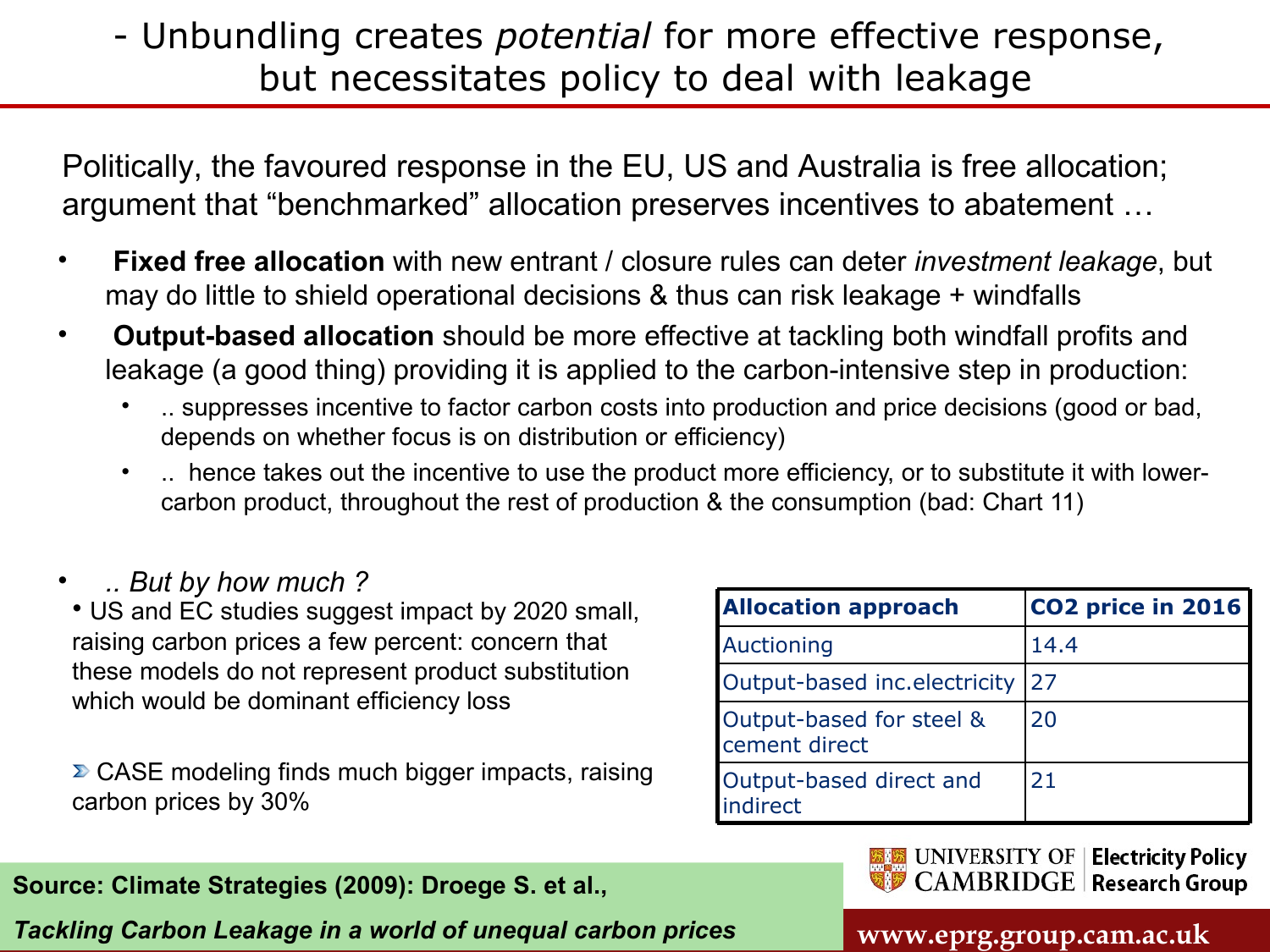#### CASE Results: Border Levelling better than free allocation at reducing leakage and (adverse) impact on carbon price

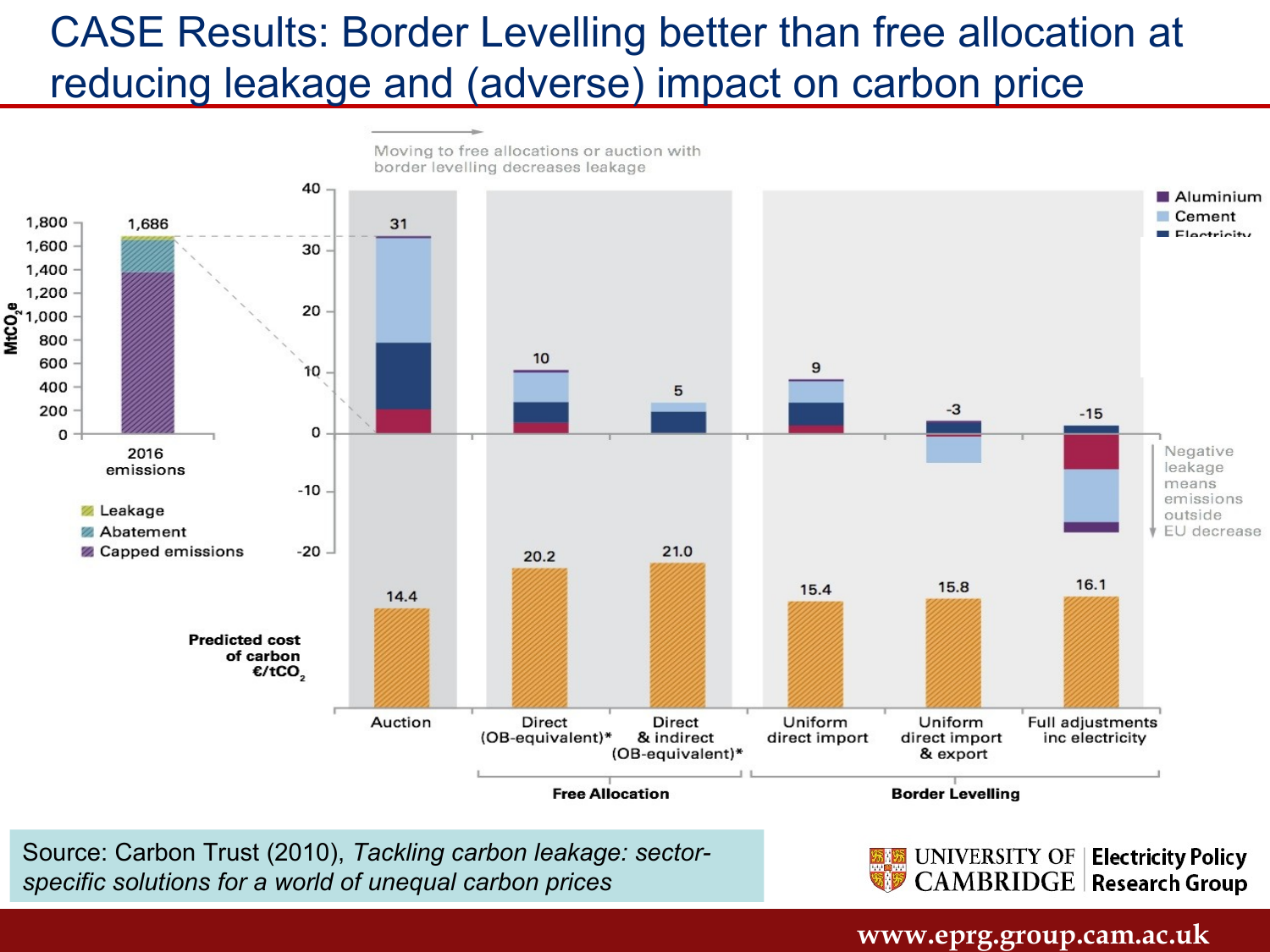#### A complex world – which we need to understand much better before jumping to conclusions on mitigation costs or policies

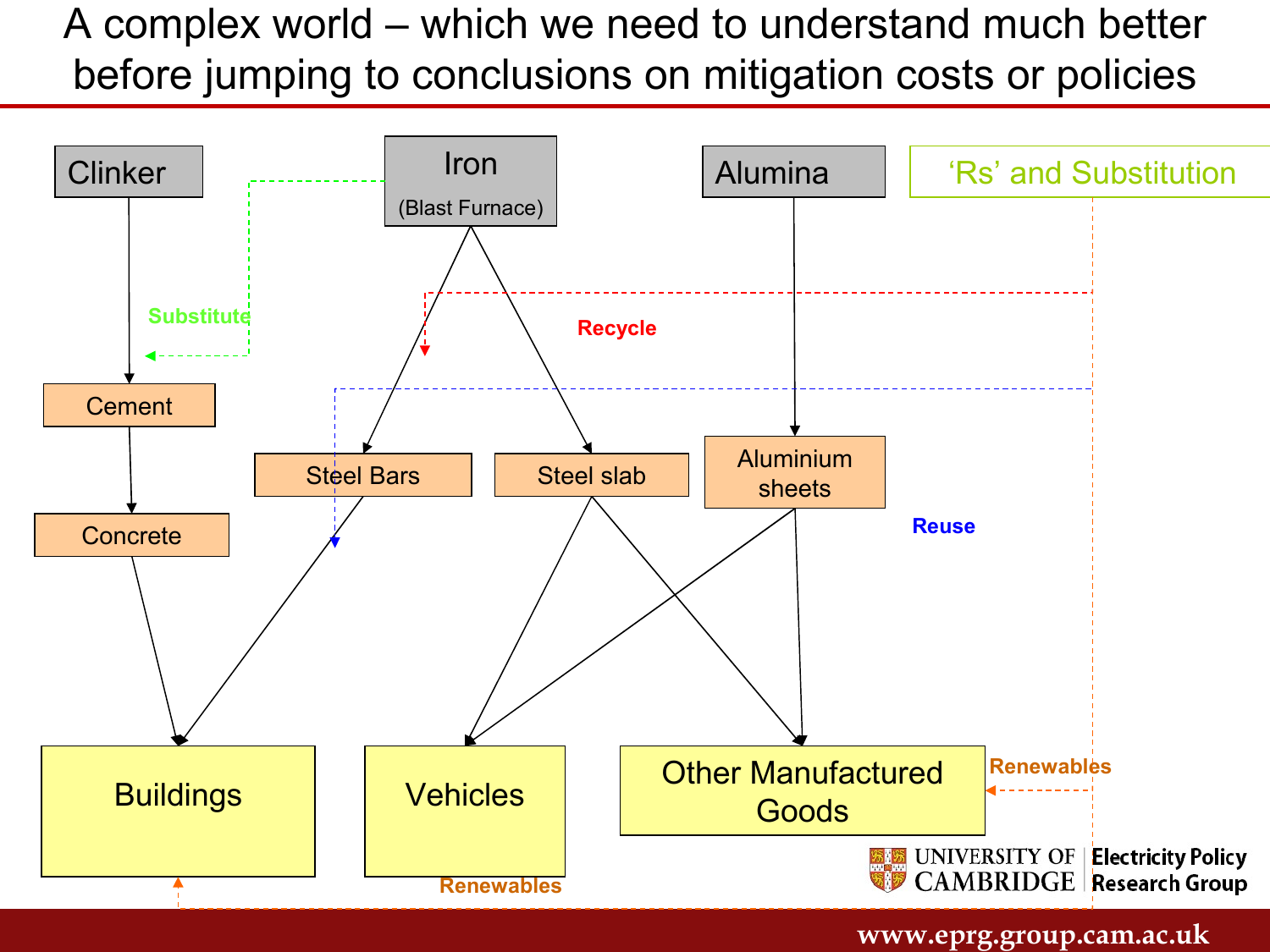*.. in which the most efficient mitigation requires response to cumulative carbon at each step of supply chain*

- Start with primary production emissions
- Track the carbon to the next step, add the carbon at the next step
- Include tracking any carbon *payment*
- Wherever a carbon price is applied, charge it on the *total carbon*, *minus the carbon already paid for*
- The approach can operate across borders in ways directly analogous to VAT: "carbon added information, instruments .."
- Creates an incentive for entities at each step to respond to full cost of embodied carbon; and for governments "upstream" to apply carbon charges themselves so as to keep the revenue: ".. and incentives"
- But how far downstream … ?

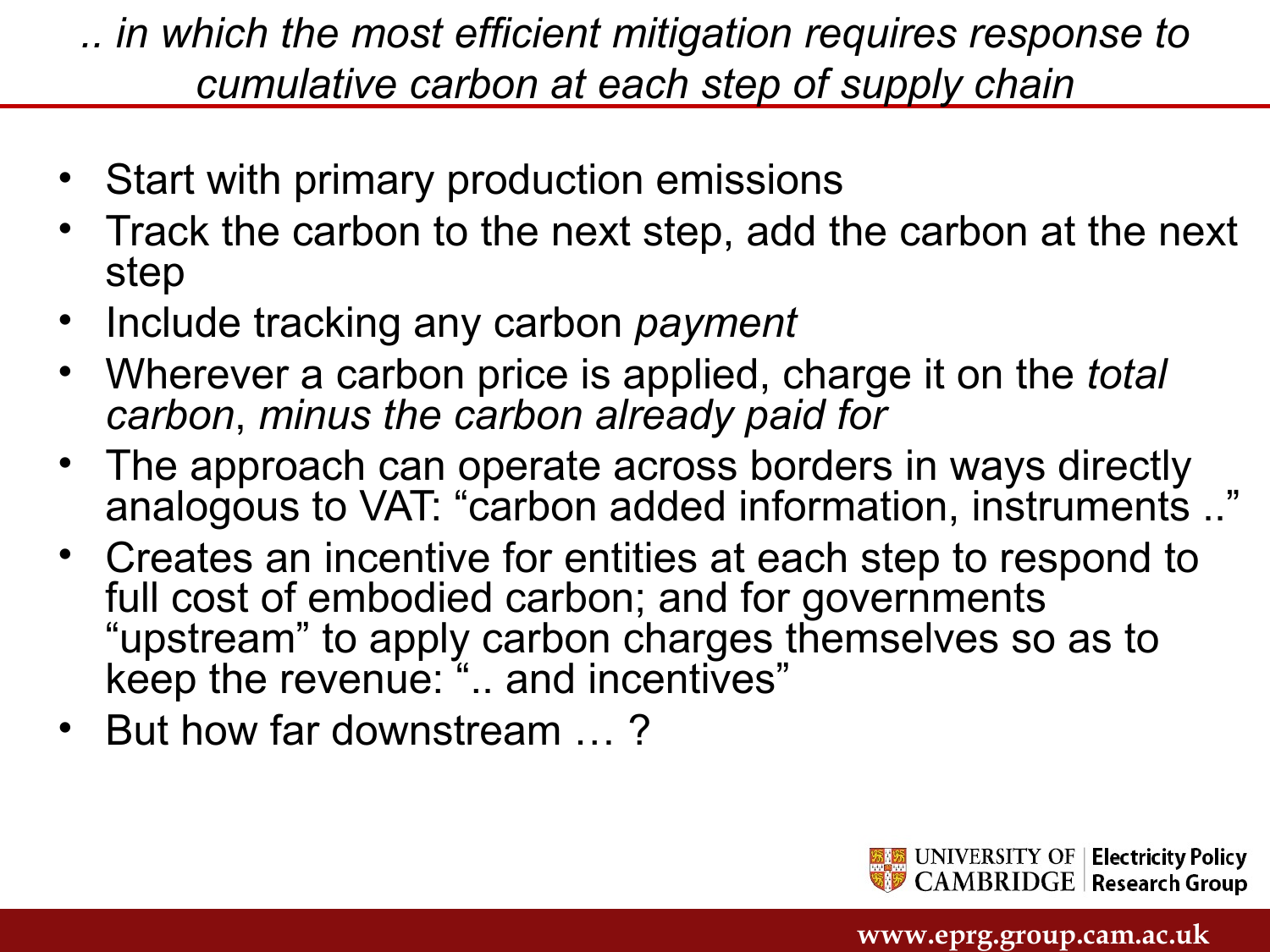# Why is tracking carbon in electricity a problem?

- Electricity is a homogenous good
	- The electrons we consume are all the same
	- Impossible to say electrons I buy come from Plant A or B, unless I have a dedicated line
	- The grid 'smears' out the different carbon intensities into a grid average
- Also level of renewables has been determined by UK government under a quantity scheme (and emissions savings across EUETS)
	- So if I purchase 'green' electricity am I contributing anything?
		- The renewables would be there anyway and the grid average used for reporting is unchanged
		- So businesses can't claim credit for green energy purchases
			- DEFRA advice as of June 2008
	- Removes demand-pull effect

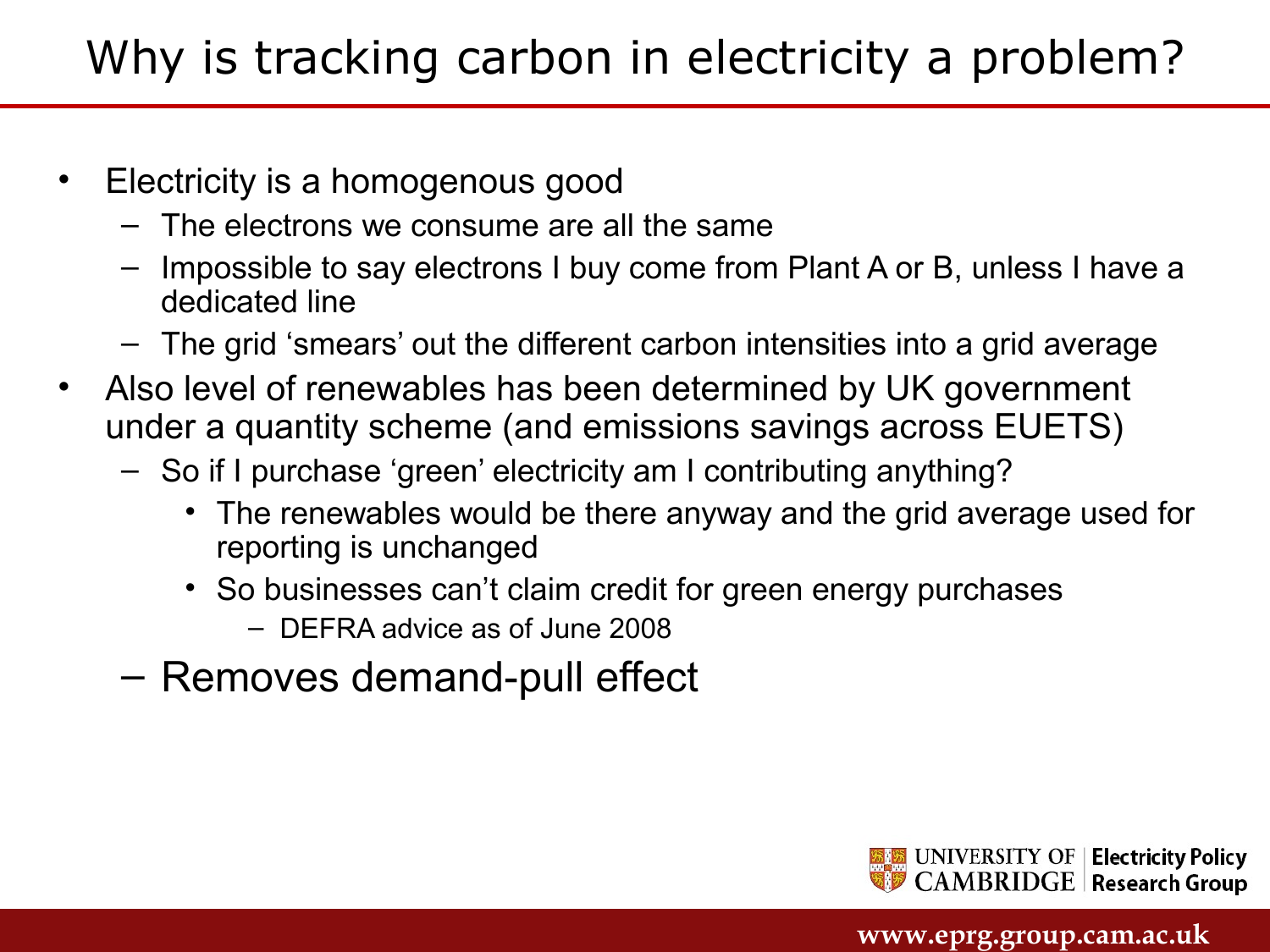#### Why creating a better method may be useful?

- Electricity is a crucial input into the production processes of many final goods – thus to have 'full' carbon-added accounting need electricity
- Competitiveness and Leakage concerns in certain electricity intensive industries
	- Aluminium
		- Emissions mainly from electricity converting alumina to aluminium at grid average 4% of EU ETS
	- Leads to calls for border-taxation
		- What levels should we base taxation on?
- Helps create niche markets, and empowers consumers
- Funding low-carbon power
	- Low-carbon power more capital-intensive 'infrastructure electricity
	- Repayment of capital depends on electricity price (+support)
	- Elec price depends on marginal unit of generation coal prices, gas prices, carbon prices - Volatile + unrelated to own costs
	- Can there be a separate contractual market that provides more stability?

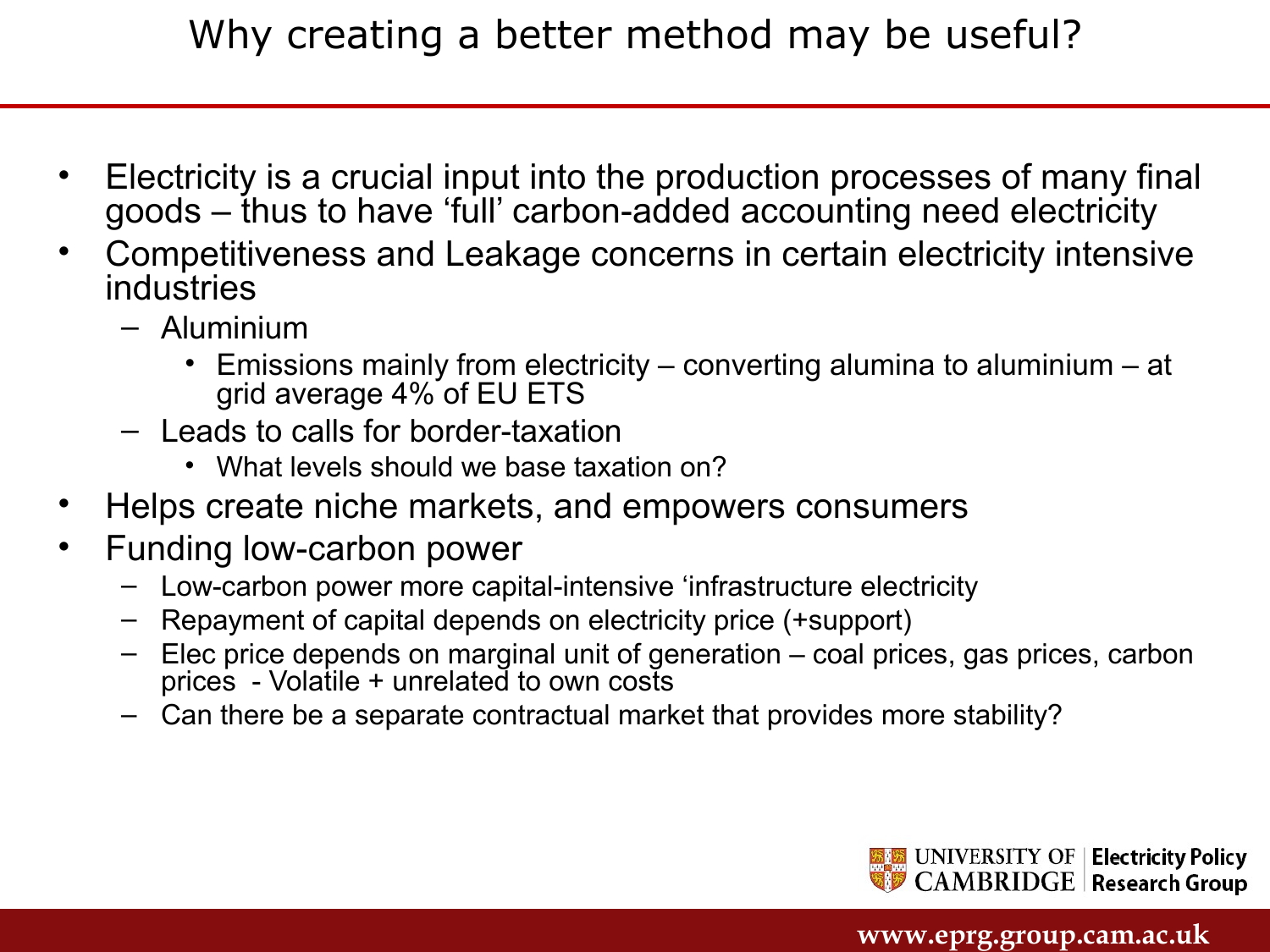## What do we do at the moment?

- Consumers can buy 'green' energy
	- In UK 2009 319,000 did
	- So what are they buying?
- OfGem Green Supply guidelines and certification scheme
	- Feb 2010 voluntary, only domestic and SME
	- *Transparency*, *Evidence of Supply*, *Additionality* (inc offsets, retirement of certificates not required), *Accreditation*
- Which of these (if any) provides additional green power?
	- Three dedicated companies with different degrees of confidence
	- Plus various tariffs at all 'Big 6'